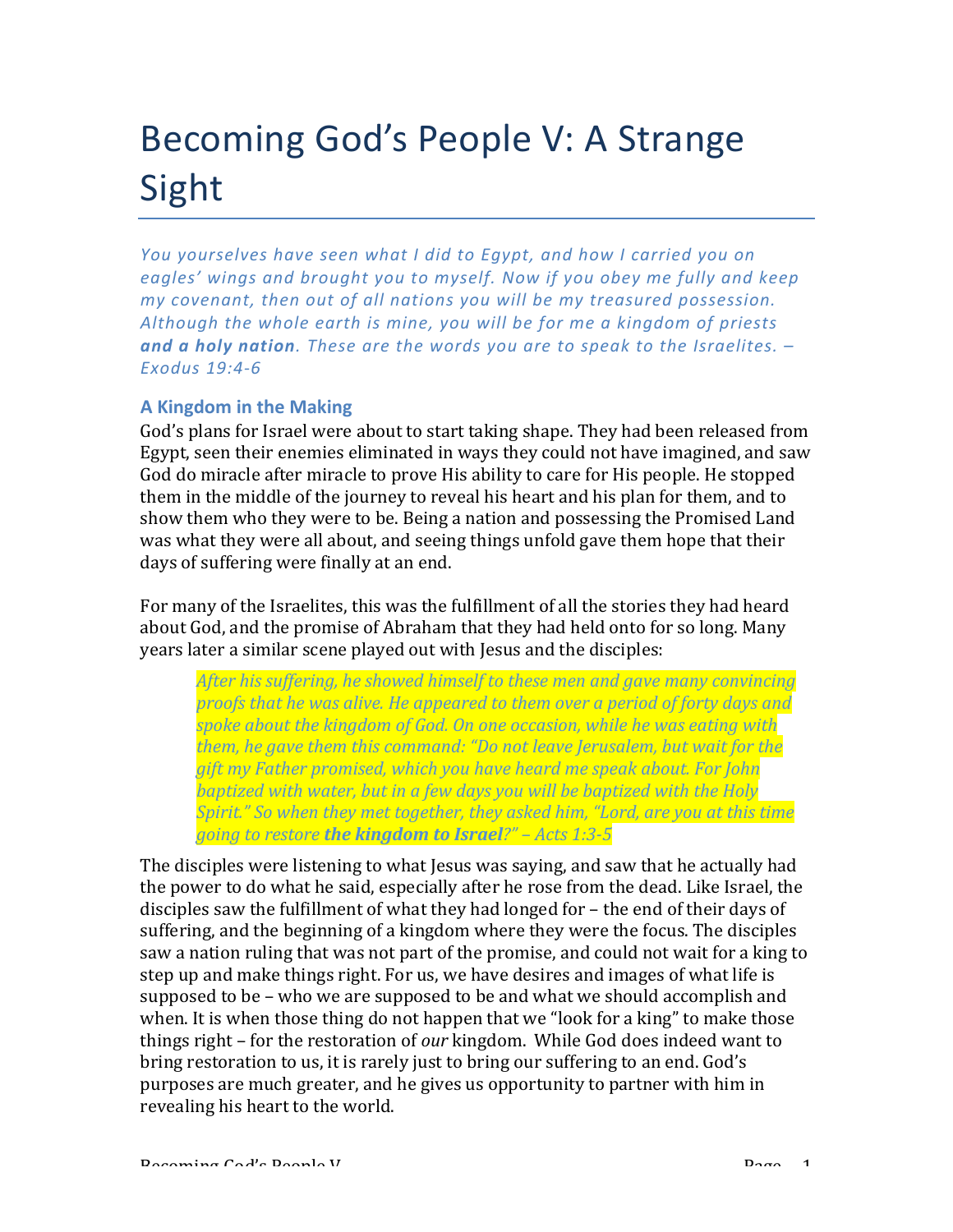# **To and Through**

*Now a man came up to Jesus and asked, "Teacher, what good thing must I do* to get eternal life?" "Why do you ask me about what is good?" Jesus replied. *"There is only One who is good. If you want to enter life, obey the* commandments." "Which ones?" the man inquired. Jesus replied, "Do not *murder, do not commit adultery, do not steal, do not give false testimony, honor your father and mother, and love your neighbor as yourself." "All these I have kept,"* the young man said. "What do I still lack?" Jesus answered, "If you want to be perfect, go sell your possessions and give to the poor, and you will have *treasure in heaven. Then come, follow me." When the young man heard this, he* went away sad, because he had great wealth. – Matthew 19:16-22

When the disciples were speaking with Jesus, they were looking for him to do something for them. They wanted the kingdom to be restored *to* Israel. The young man that approached Jesus was also looking for something to be done *to* him. He wanted a connection between the works he did and entry into eternal life. The man by anyone's standards was living a holy life  $-$  following the commandments, being respectful, etc. The man however was under the impression that the blessing of God could be obtained simply by doing good deeds. He held a works-based view of holiness, that God would accept him for an act that he did. Jesus called him to a deeper understanding, not just of himself, but of God and his heart. Had the man yielded his heart, he would have received not only the riches that come from the kingdom of heaven, but the ability to allow his blessing to *flow through* him to others. The man missed out on the opportunity to experience the fullness of what holiness really is.

The disciples knew that Israel was supposed to be a holy nation, but at the time they were a colonized people under Rome. All aspects of their life, even including worship, were governed by Rome, a nation that prided itself on the other gods they followed. When Jesus rose from the dead, he seemed poised to be able to establish that holy nation that Israel was to be. What the disciples did not see was that Jesus had a deeper revelation, a deeper fulfillment and a deeper calling for them  $- a$ kingdom that was not a kingdom of "*to*" but rather a kingdom of "*through*":

*He said to them, "It is not for you to know the times or dates the Father has set* by his own authority. But you will receive power when the Holy Spirit comes on *you,* **and you will be my witnesses** in Jerusalem, and in all Judea and Samaria, *and to the ends of the earth."* – Acts 1:7-8

For Jesus, holiness was not an end to itself, but it was a means to many ends. Holiness was not only to affect the life of the one submitted to it, but through that submitted life, others would be touched and be able to experience that same blessing of holiness.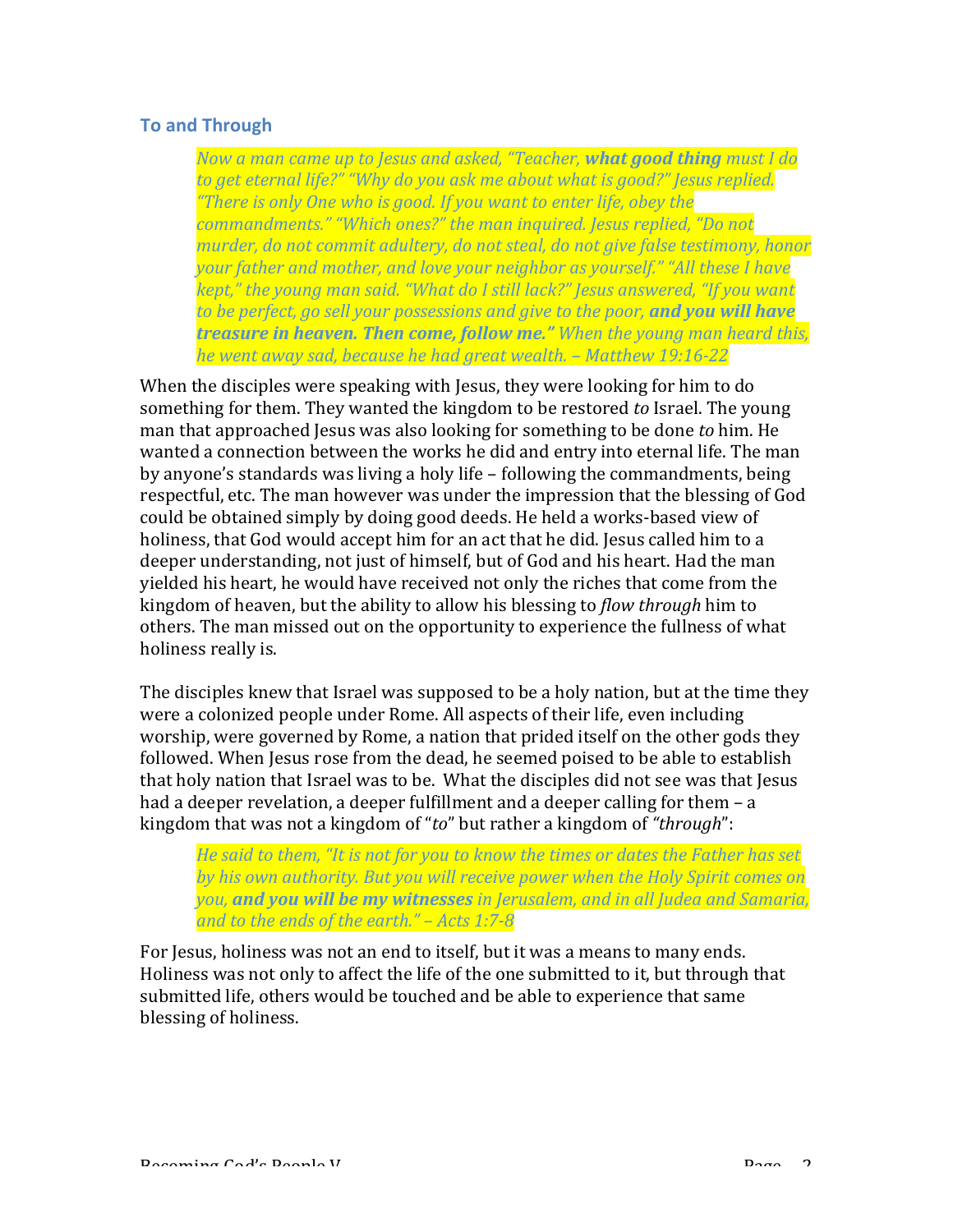# **Holiness Defined**

The Hebrew word for holy in the phrase "*holy nation*" is qadowsh ( $\mathbf{W}$  $\mathbf{Y}$ ).

Qadowsh means holy, sacred, and *set apart*. In fact, the root word for gadowsh ( $\ddot{v}$ קלט qadash)primarily means set apart, dedicated, consecrated, prepared, and in some *instances, to be honored.* When God, then, was saying he would make Israel into a holy nation, he was not specifically talking about making a nation that simply did not do bad things, or a nation that shunned evil. God was making them into a nation that was *set apart*. God wanted to make a nation that was different.

*When the day comes, you will cry out for relief from the king you have chosen,* but the Lord will not answer you in that day. But the people refused to listen to *Samuel.* "No!" they said. "We want a king over us. **Then we will be like all the** *other nations, with a king to lead us and to go out before us and fight our battles." – I Samuel 8:19-20*

Israel had watched God work in them, but when Samuel could no longer lead, and his sons were not great leaders, the true heart of the people came out: "give us a king, so we can be like everyone else". Israel wanted identity based on what they saw around them. They didn't want to be set apart, they wanted to blend in. This was because they were focused on themselves. They were willing to take what God was doing for them, but not as a sign of his love, *because they still did not see themselves as a nation*. In their mind, until they looked like everyone else, they were not to be measured with them, and were therefore not worth being considered. We can also think that we do not have value or are not worth being considered because we don't meet an external standard or have not achieved things that others have. The strength of our voice is tied to the stuff of our life: the less we can show the less our voice matters.

*Brothers, think of what you were when you were called. Not many of you were wise by human standards; not many were influential; not many were of noble birth.* But God chose the foolish things of the world to shame the wise; god *chose the weak things of the world to shame the strong. He chose the lowly things of this world and the despised things, and the things that are not, to nullify* the things that are, so that no one may boast before him. It is because of *him* that you are in Christ Jesus, who has become for us wisdom from God – that is, our righteousness, holiness and redemption Therefore as it is written, "Let *him* who boasts boast in the Lord." - I Corinthians 1:26-31

Paul dealt with a people who wanted to fit in with the successful, with the intellectual and thought that to be considered, they had to fit a standard. He told them that God did not call them because of what they brought to the table – that he did not consider them because they were so much better than the world. In fact, it was just the opposite – they were different from the world, and God would use them to shame and dishonor that which is in the world.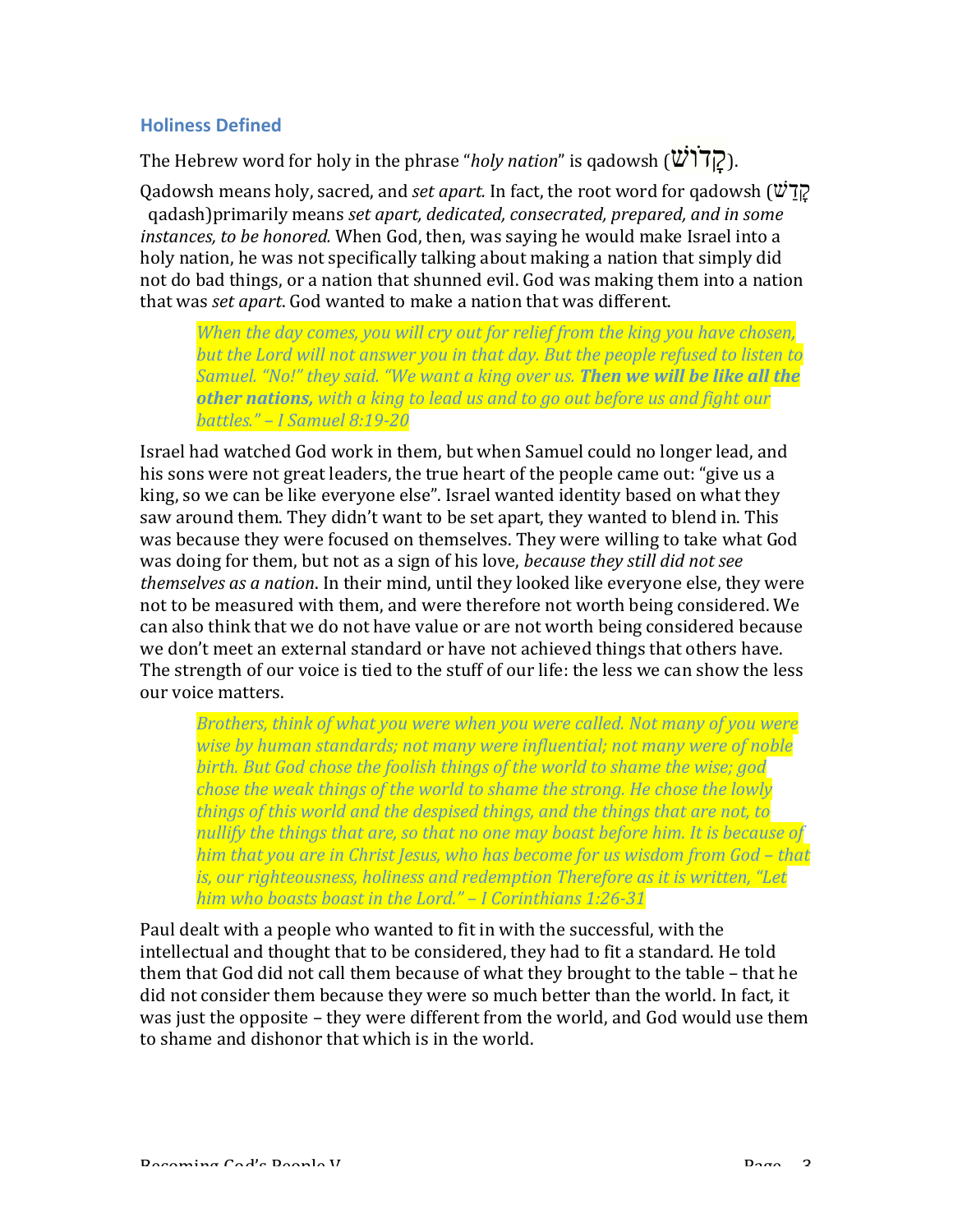### **Why Be Normal?**

Where Israel had been previously cast aside, not valued and not considered, God chose Israel and put focus on them. The question we can ask ourselves is, why?

For you are a people holy to the Lord your God. The Lord your God has chosen *you* out of all the peoples on the face of the earth to be his people, his treasured *possession. The Lord did not set his affection on you because you were more* numerous than other peoples, for you were the fewest of all peoples. But it was *because the Lord loved you and kept the oath he swore to your forefathers that he brought you out with a mighty hand and redeemed you from the land of slavery, from the power of Pharaoh king of Egypt. Know therefore that the* **Lord your God is God; he is the faithful God, keeping his covenant of love** to a thousand generations of those who love him and keep his *commandments. – Deuteronomy 7:7-9*

Just like with Paul, God revealed that his calling of Israel was not because of what they were able to bring to the table. They were not a great nation with lots of people – they were the small nation that had been in captivity for years. However, God chose them because he loved them, and out of that love *for* Israel God **declares and demonstrates** that love to the world.

#### **An Abnormal Life**

*One day the angels came to present themselves before the Lord, and Satan also came with them. The Lord said to Satan, "Where have you come from?" Satan answered* the Lord, "From roaming through the earth and going back and forth *in it."* Then the Lord said to Satan, "**Have you considered** my servant Job? *There is no one on earth like him. He is blameless and upright, a man who fears God and shuns evil." – Job 1:6-8*

Job was successful according to the world's standards, but that was not what caught God's attention. God was drawn to Job's heart. When Satan came before God, he gave the indication that he was looking for people to destroy. "Have you *considered* my servant Job?" God was indicating that Job was different. The word "considered" in Hebrew, *suwm* (**שׂוּם)**, means to set, to found, to appoint. This is very similar to the meaning God used when he declared Israel a holy nation. God was basically saying, "have you set apart Job, because I have". Job was considered by God, and never ceased to be considered by Him, even when everything was gone. In fact, it was at the point that Job, by our standards, needed validating the most that God used him to pray for his friends.

It was the difference of Job that God used. It was the difference of Paul, who came to Corinth in weak appearance but strong faith. It was the difference of Israel who carried the promise God made to Abraham. In all of this, God considered those who the world would cast away, and used them to show his heart. Peter, speaking to people who have been persecuted and scattered says: